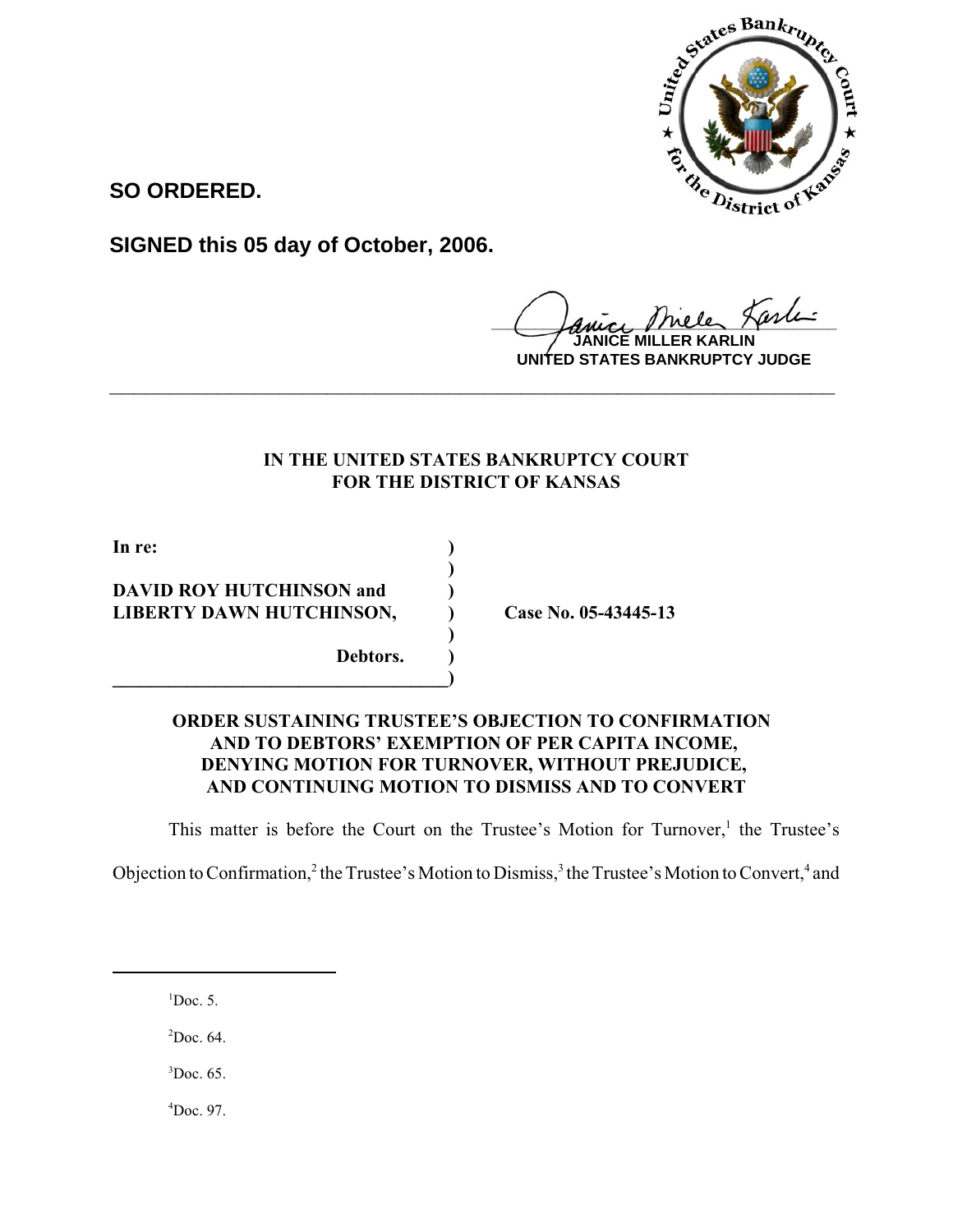the Trustee's Objection to Debtors' Claims of Exemptions.<sup>5</sup> Central to each of these motions and objections is Debtors' proposed treatment and use of certain per capita distributions that they have received, or are entitled to receive, during the pendency of this Chapter 13 proceeding. The parties have submitted stipulations of facts and briefs, and the Court is now ready to rule. This Court has jurisdiction over this contested matter pursuant to 28 U.S.C. §§ 157 and 1334. This is a core proceeding under 28 U.S.C. § 157(b)(2).

### **I. FINDINGS OF FACT**

The Court makes the following findings of fact based upon the stipulations filed by the parties, including the stipulated exhibits.<sup>6</sup> The Prairie Band of Potawatomi Indians of Kansas Tribe (the "Tribe") owns a casino on its reservation located 15 miles north of Topeka, Kansas. A portion of the revenue received from the operation of this casino is divided quarterly among the enrolled members of the Tribe on a per capita basis. Whether to make the distributions, as well as the exact amount of the distributions, is in the discretion of the governing body of the Tribe. Once the Tribe makes a determination that a distribution will be made and decides the amount of the total distribution, however, each enrolled member of the Tribe is entitled to receive an equal distribution, as fixed by tribal ordinance.

Members of the Tribe are not required to provide any services, or to exchange any property of value, to receive their per capita distributions. The distributions are not based upon the need of the individual tribal members, but rather are distributed on a per capita basis regardless of the

<sup>5</sup> Doc. 114. Also pending in this case is the Trustee's Application for Allowance of Administrative Expense Claim (Doc. 43). Since the legal analysis in that matter is unrelated to the issues decided here, that application will be resolved by a separate order.

<sup>6</sup> Doc. 103.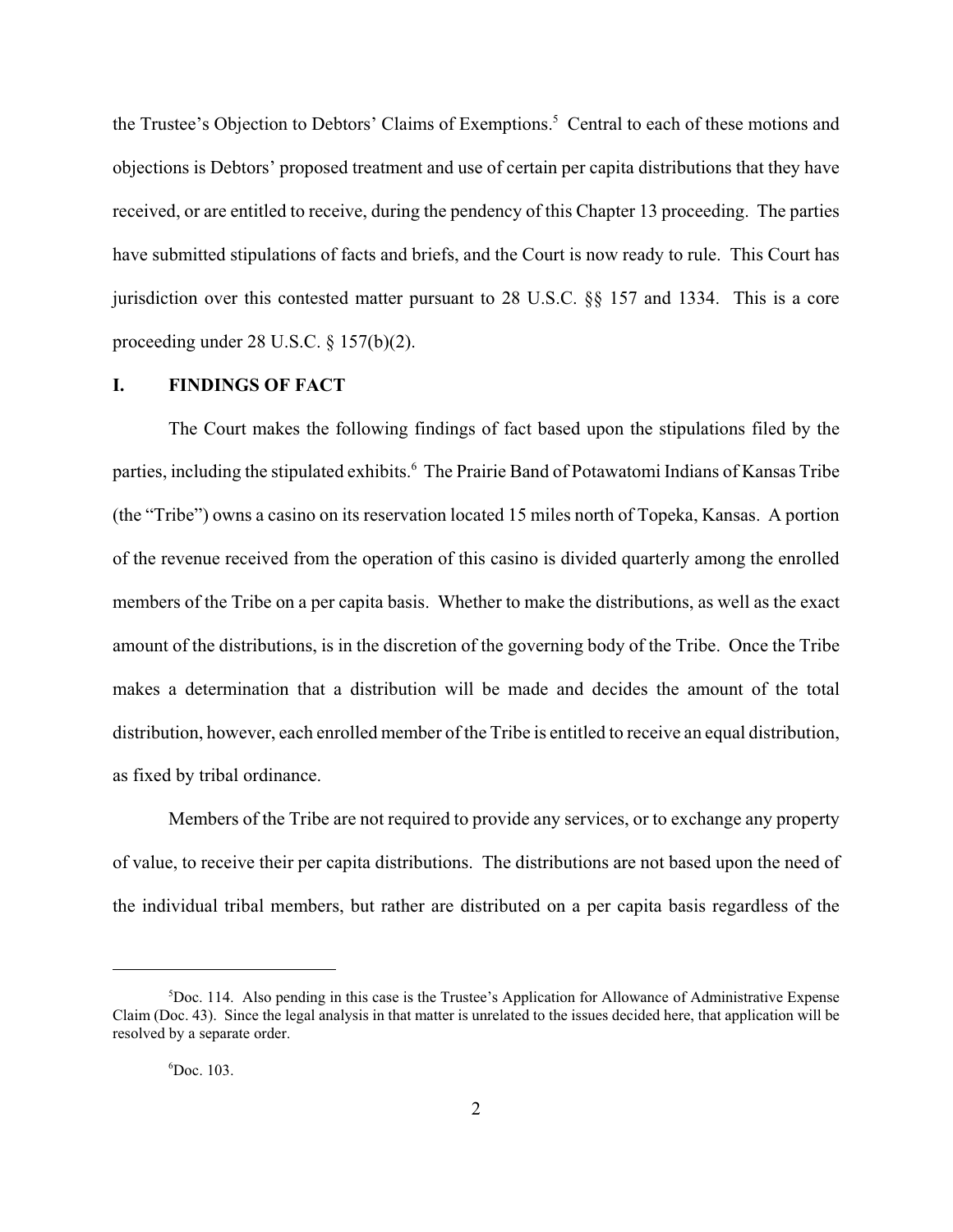financial circumstances of individual members. In fact, the Tribe is generally unaware of the individual financial circumstances of its enrolled members. Debtor, David Hutchinson, is an enrolled member of the Tribe and has received, and is likely to continue to receive, per capita distributions.

This case was originally filed as a Chapter 7 proceeding on October 3, 2005. Debtors listed the per capita distributions on Schedule I, and claimed that Debtor, David Hutchinson, receives on average \$233.33 per month from the Tribe, but the actual amount varies, and is not actually received by him on a monthly basis. Instead, for the last two years, the per capita checks have been issued quarterly by the Tribe. Debtors' Statement of Financial Affairs reflects receipt of \$2,647.00 in 2003 and \$3,216.00 in 2004 from these per capita distributions. Debtors did not claim the per capita distributions as exempt on Schedule C, and they were not in possession of any per capita payments at the time of filing.

On December 1, 2005, the panel Chapter 7 Trustee filed a Motion for Turnover of the per capita distributions, claiming that the distributions, including the right to future distributions, were an asset of the estate and should be turned over to the Trustee for administration. Debtors objected to this motion on the basis that the distributions were not property of the estate and further argued that even if they were, the distributions were exempt under either federal or tribal law.

Debtors subsequently filed a motion to convert their case to one under Chapter 13; that motion was granted May 2, 2006. Debtors also filed their original Chapter 13 plan on May 2, 2006, amending it one week later. On June 2, 2006, the Chapter 13 Trustee filed an objection to confirmation of the amended plan as well as a motion to dismiss. Each pleading claimed that the amended plan did not satisfy the "best interest of the creditors" test, pursuant to 11 U.S.C. §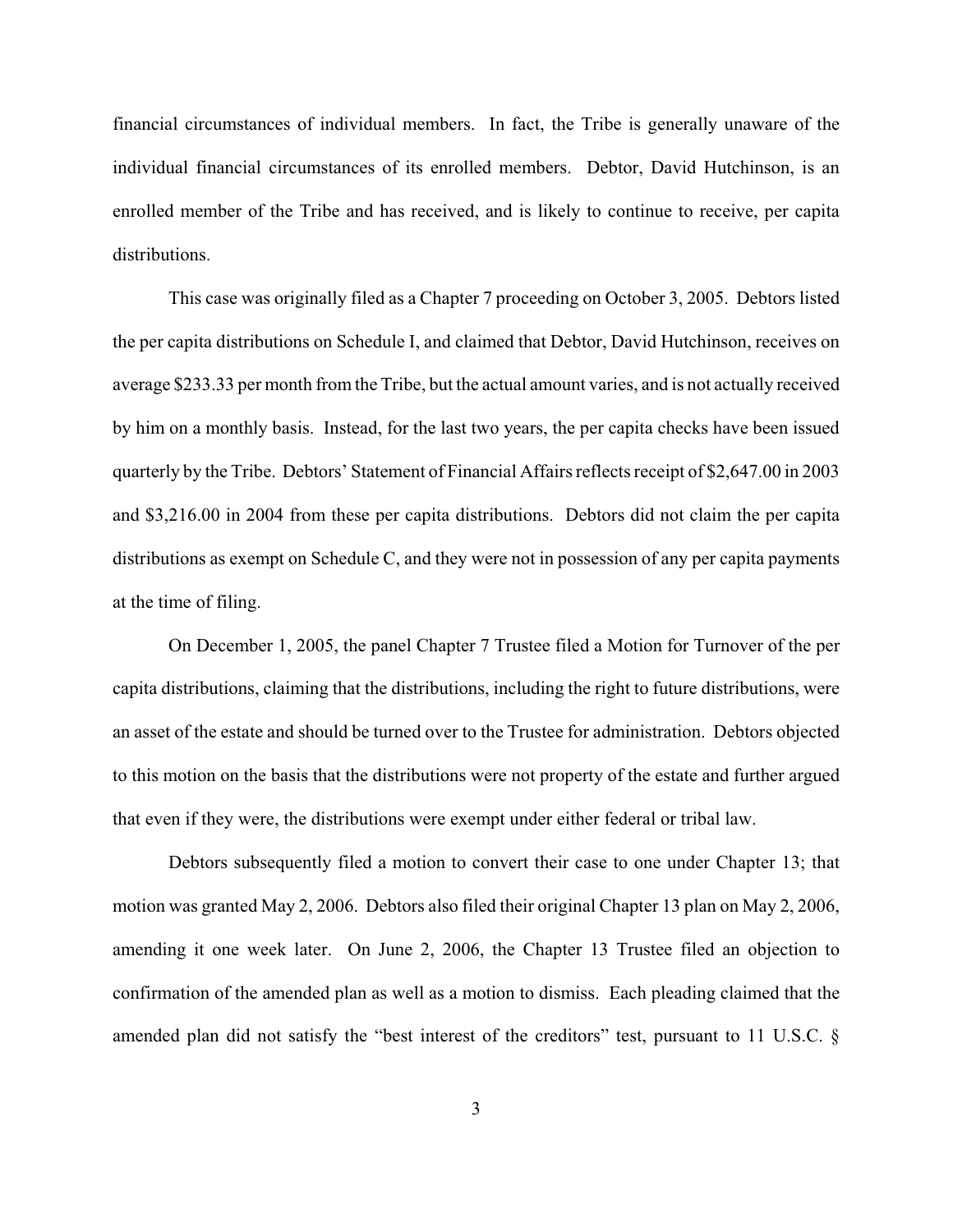1325(a)(4), because "the debtors' per capita rights constitute a non-exempt asset of the bankruptcy estate."7

On June 7, 2006, Debtors filed an Amended Schedule C, and for the first time claimed the per capita distributions as exempt, relying on 11 U.S.C. § 522(d)(10)(A) and K.S.A. 60-2312(b). On June 20, 2006, the Chapter 13 Trustee objected to the newly claimed exemptions on the basis that the per capita distributions were not exempt under the statutes relied upon by Debtors. The United States Trustee filed an objection to the Chapter 13 Trustee's Motion to Dismiss on July 13, 2006, claiming that the case should be converted to one under Chapter 7, instead of being dismissed, in the interest of the creditors.

Following this objection, the Chapter 13 Trustee filed a motion to re-convert the case to a Chapter 7 proceeding on the basis that the amended plan did not satisfy the "best interest of the creditors" test, and because Debtors had spent, instead of placing in escrow, the per capita distributions as they were received during the litigation of this contested matter.<sup>8</sup> The Trustee claimed the Debtors had earlier agreed to escrow the funds. Debtors objected to the motion to reconvert on July 19, 2006, claiming that their plan did meet the "best interest of the creditors" test, arguing that discussions regarding escrow of the distributions were never formalized, and contending that as debtors in possession in a Chapter 13 case, they had the authority to use the estate assets as they saw fit.

 $7$ Docs. 64 and 65.

<sup>8</sup> Debtor David Hutchinson received \$825 on December 15, 2005, \$788 on March 15, 2006, and \$865 on June 16, 2006. The Court suspects, but does not know, that he likely also received a distribution on or about September 15, 2006.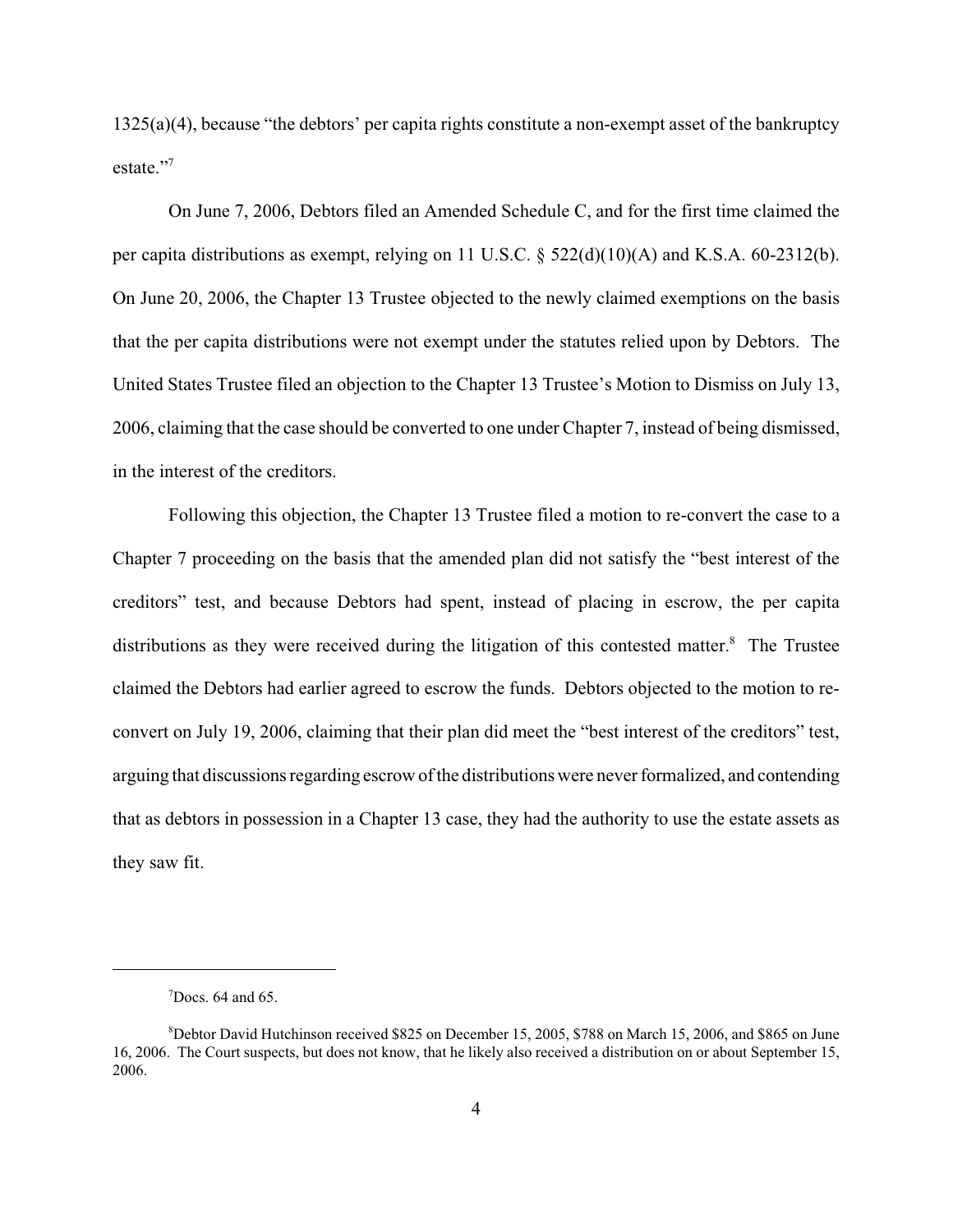On August 28, 2006, Debtors filed a second Amended Schedule C, which added 25 U.S.C. § 410 as an additional basis for claiming the per capita distributions as exempt. The Chapter 13 Trustee objected to this claimed exemption by again arguing that the exemption was not supported by the statute relied upon by Debtors. Additional facts will be discussed below, when necessary.

#### **II. CONCLUSIONS OF LAW**

This Court is simultaneously issuing a decision in *In re McDonald*, Case No. 02-42850-7, which is a Chapter 7 case also dealing with per capita distributions from the Prairie Band Potowatomi Tribe. The Court incorporates by reference the general discussion contained in that opinion concerning the background of per capita distributions that are being derived from gaming revenues arising out of the operation of a casino on Potowatomie tribal land, and other tribal lands, located within Kansas.

 The Court must here decide four issues: (1) whether the per capita distributions are property of the estate, (2) if the distributions are property of the estate, whether they are exempt under 11 U.S.C. § 522(d)(10)(A) or 25 U.S.C. § 410, (3) if they are a non-exempt asset of the estate, whether Debtors' plan meets the "best interest of the creditors" test, and (4) whether the motion for turnover should be granted while this case proceeds in Chapter 13.

### **A. The per capita distributions are property of the estate.**

The first issue the Court must determine is whether the per capita distributions, including the right to receive them in the future, constitute property of the estate. Debtors do not appear to contest this issue, instead focusing on the exemption issues and their right to use the property during the pendency of the Chapter 13. Nonetheless, the Court finds it useful to state, for the record, that it finds that the per capita distributions do constitute property of the estate, as the Court has more fully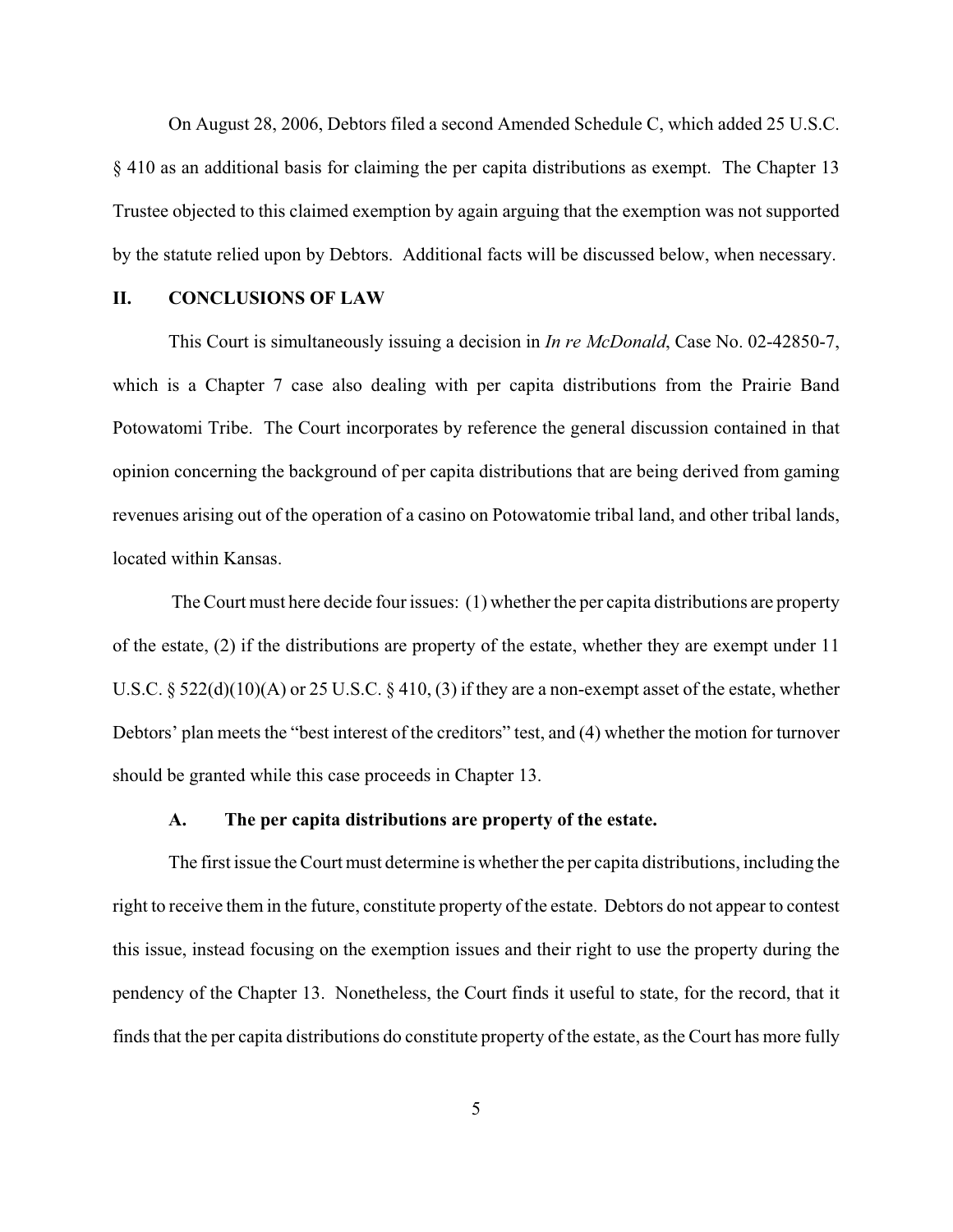explained in the opinion issued today in *In re McDonald*. This issue was thoroughly addressed in In re Kedrowski,<sup>9</sup> albeit concerning distributions from a different tribe, and the Court adopts the holding and reasoning of the *Kedrowski* opinion as it relates to the issue of whether per capita distributions constitute property of the estate.

### **B. The per capita distributions are not exempt under 11 U.S.C. § 522(d)(10)(A) or 25 U.S.C. § 410.**

Debtors' second Amended Schedule C claims that the per capita distributions are exempt pursuant to 11 U.S.C.  $\S$  522(d)(10)(A) and 25 U.S.C.  $\S$  410. Section 522(b) of the Bankruptcy Code<sup>10</sup> specifies that a debtor can take the exemptions enumerated in § 522(d) unless applicable state law specifically provides otherwise, in which case debtors are restricted to the exemptions found in state and local law, as well as exemptions found in federal law other than the Bankruptcy Code. Kansas has opted out of the federal exemptions, and has enacted its own set of exemptions.<sup>11</sup>

Federal Rule of Bankruptcy Procedure 4003 governs exemptions, and subsection (c) of that Rule provides: "In any hearing under this rule, the objecting party has the burden of proving that the exemptions are not properly claimed." This means that the claimed exemption is presumed to be valid, and the Trustee has the burden of producing evidence to rebut the presumption. If he does so, the burden then shifts back to Debtors to come forward with evidence to demonstrate that their claimed exemption is proper. $12$ 

<sup>9</sup> 284 B.R. 439 (Bankr. W.D. Wis. 2002).

 $10$ This case was filed before October 17, 2005, when most provisions of the Bankruptcy Abuse Prevention and Consumer Protection Act of 2005 become effective. All statutory references to the Bankruptcy Code are thus to 11 U.S.C.A. §§ 101 - 1330 (2004), unless otherwise specified. All references to the Federal Rules of Bankruptcy Procedure are to Fed. R. Bankr. P. (2004), unless otherwise specified.

<sup>&</sup>lt;sup>11</sup>See In re Lampe, 331 F.3d 750, 754 (10<sup>th</sup> Cir. 2003) (citing K.S.A. 60-2312).

<sup>&</sup>lt;sup>12</sup>In re Robinson, 295 B.R. 147, 152 (10<sup>th</sup> Cir. BAP 2003).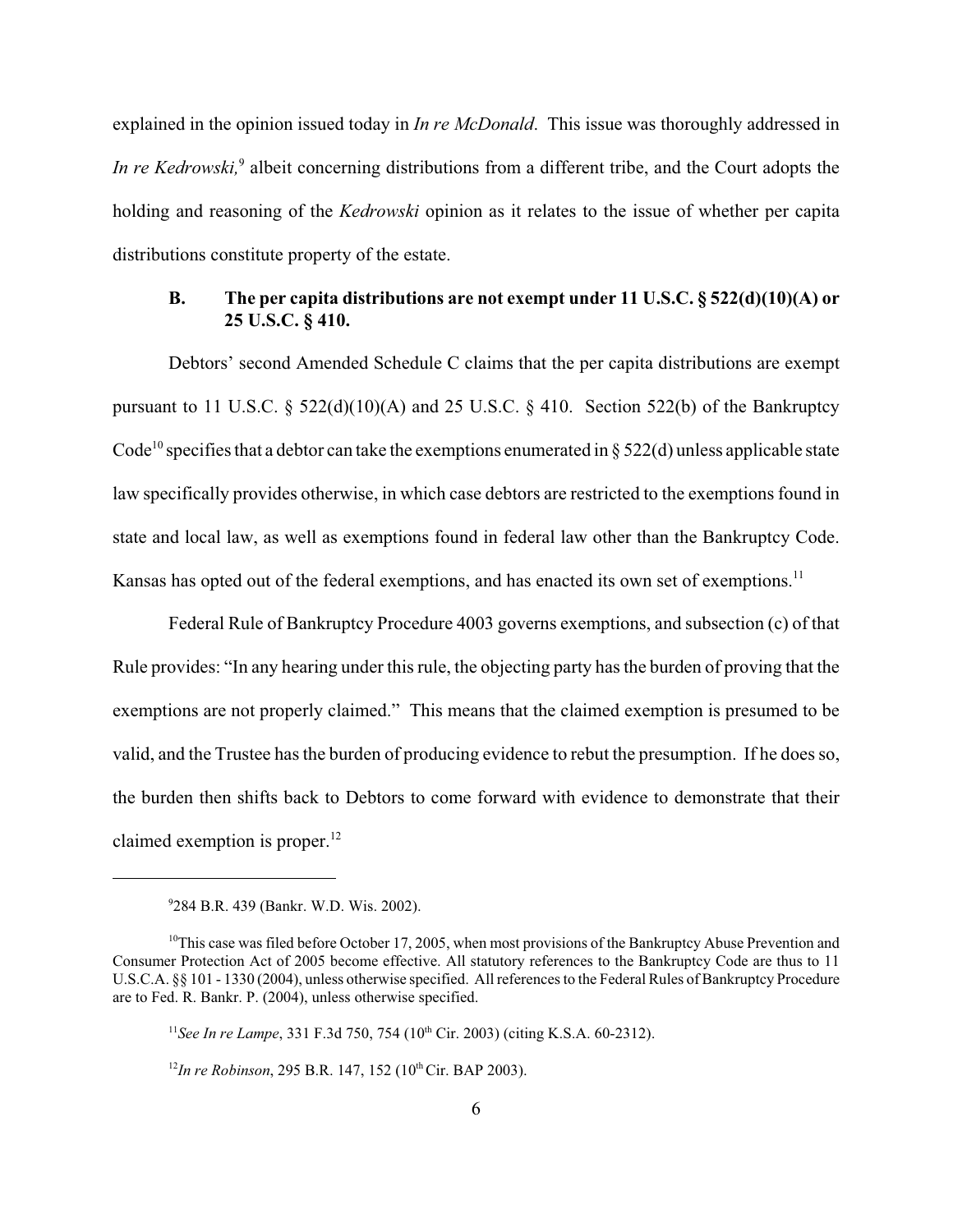#### **1. 25 U.S.C. § 410 is inapplicable in this case.**

Although the parties do not address this issue in their briefs, Debtors' second Amended Schedule C claims that the per capita distributions are exempt under 25 U.S.C. § 410. That section states that "[n]o money accruing from any lease or sale of lands held in trust by the United States for any Indian shall become liable for the payment of any debt of, or claim against, such Indian contracted or arising during such trust period, or, in the case of a minor, during his minority, except with the approval and consent of the Secretary of the Interior."

A review of the record in this case, including the stipulations and briefs filed by the parties, reveals no factual basis to support this claimed exemption. It is clear that the per capita distributions are the product of a portion of the net gaming revenues generated by the tribal casino, rather than "from any sale or lease of lands held in trust by the United States for any Indian" as required by 25 U.S.C. § 410.

#### **2.** The per capita distributions are not exempt under  $\S 522(d)(10)(A)$ .

Although the exemptions found in  $\S$  522(d) are generally inapplicable to Kansas debtors pursuant to K.S.A. 60-2312(a), Kansas law contains a specific exception that allows debtors to claim those exemptions found in §  $522(d)(10)$ . Subsection  $522(d)(10)(A)$ , upon which Debtors rely, provides an exemption for a debtor's right to receive "a social security benefit, unemployment compensation, or a local public assistance benefit." Debtors argue that the per capita distributions are exempt pursuant to  $\S 522(d)(10)(A)$  because they constitute "a local public assistance benefit."

The issue of whether governmental payments constitute a local public assistance benefit has not been frequently addressed in reported federal court decisions. In *In re Longstreet*, 13 the United

<sup>13246</sup> B.R. 611 (Bankr. S.D. Iowa 2000).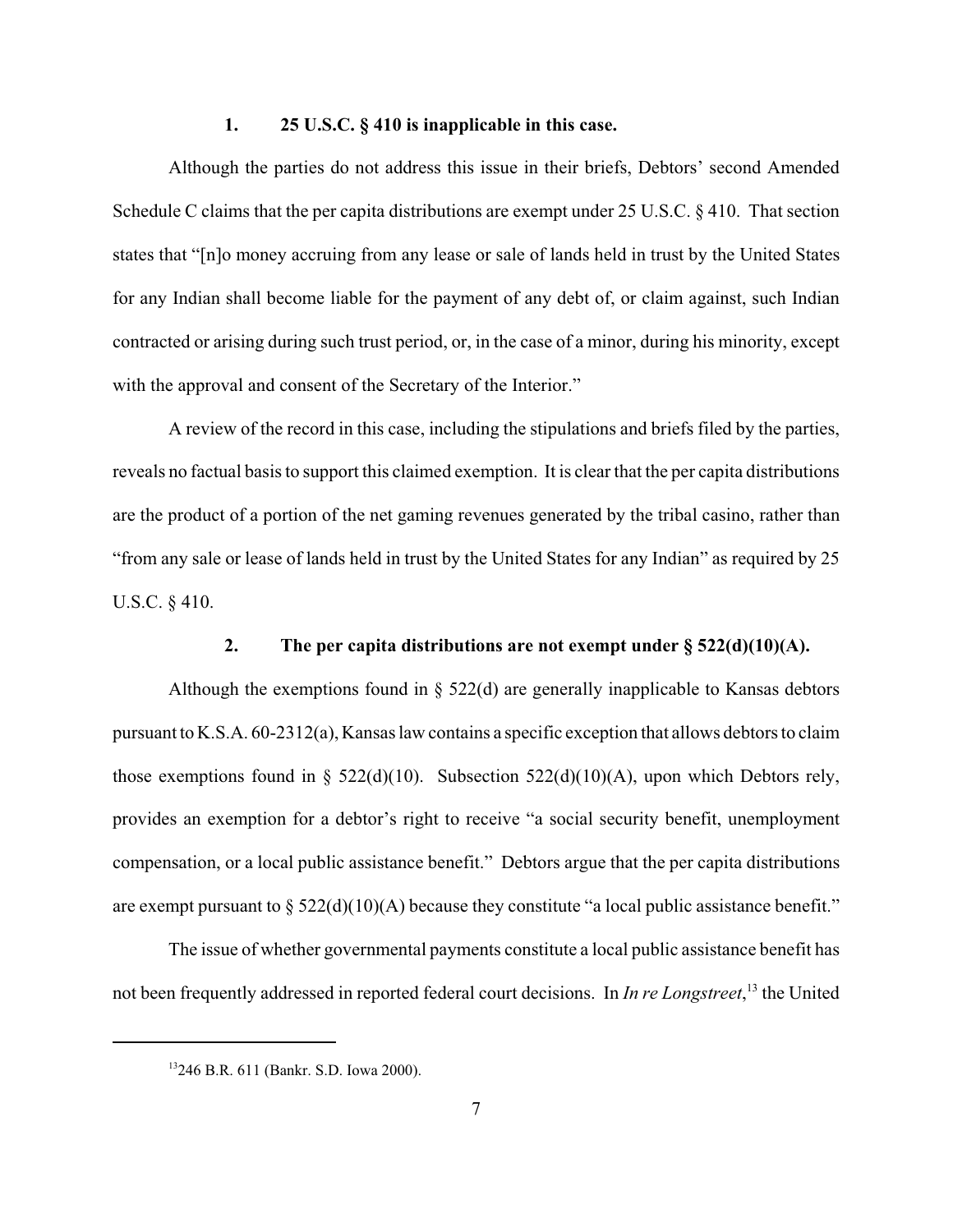States Bankruptcy Court for the Southern District of Iowa addressed the issue of whether federal earned income credits on federal taxes constituted a public assistance benefit.14 The *Longstreet* court noted that

"Public assistance benefit" is not a technical phrase, and it has not acquired a peculiar and appropriate meaning in law. Neither the Iowa exemption statute nor the case law interpreting it define the term in a unique fashion. Black's Law Dictionary  $(7<sup>th</sup>$  ed. 1999) does not define "public assistance" or "public assistance benefit." A plain reading of [the Iowa statute] suggests the phrase should be construed according to the context of the statute and its common meaning. Merriam Webster's Collegiate Dictionary ( $10<sup>th</sup>$  ed. 1994) defines "public assistance" as "government aid to the needy, blind, aged, or disabled persons and to dependent children."15

In *In re Wilson*, 16 the district court in Iowa addressed the issue of whether payments made to farmers under the Farm Security and Rural Investment Act qualified as public assistance benefits. The *Wilson* court adopted the plain meaning definition provided by the court in *Longstreet* that the phrase "public assistance benefits" means "government aid to needy, blind, aged, or disabled persons and to dependent children."17

A similar definition is provided under Kentucky law, as discussed in the context of the federal child tax credit in *In re Beltz*,<sup>18</sup> which defines public assistance as "". . . money grants, assistance in kind or services to or for the benefit of needy aged, needy blind, needy permanent and totally disabled persons, needy children or persons with whom a needy child lives or a family

<sup>14</sup>Unlike this case, the exemption at issue in *Longstreet* was actually created by Iowa statute rather than the federal exemptions in § 522(d)(10), although the language mirrored that of the federal exemption, and thus is at least instructive of how other courts have addressed this exemption.

<sup>15</sup>*In re Longstreet,* 246 B.R. at 614-15.

<sup>16305</sup> B.R. 4 (N.D. Iowa 2004).

<sup>17</sup>*Id*. at 15.

<sup>18263</sup> B.R. 525 (Bankr. W.D. Ky. 2001).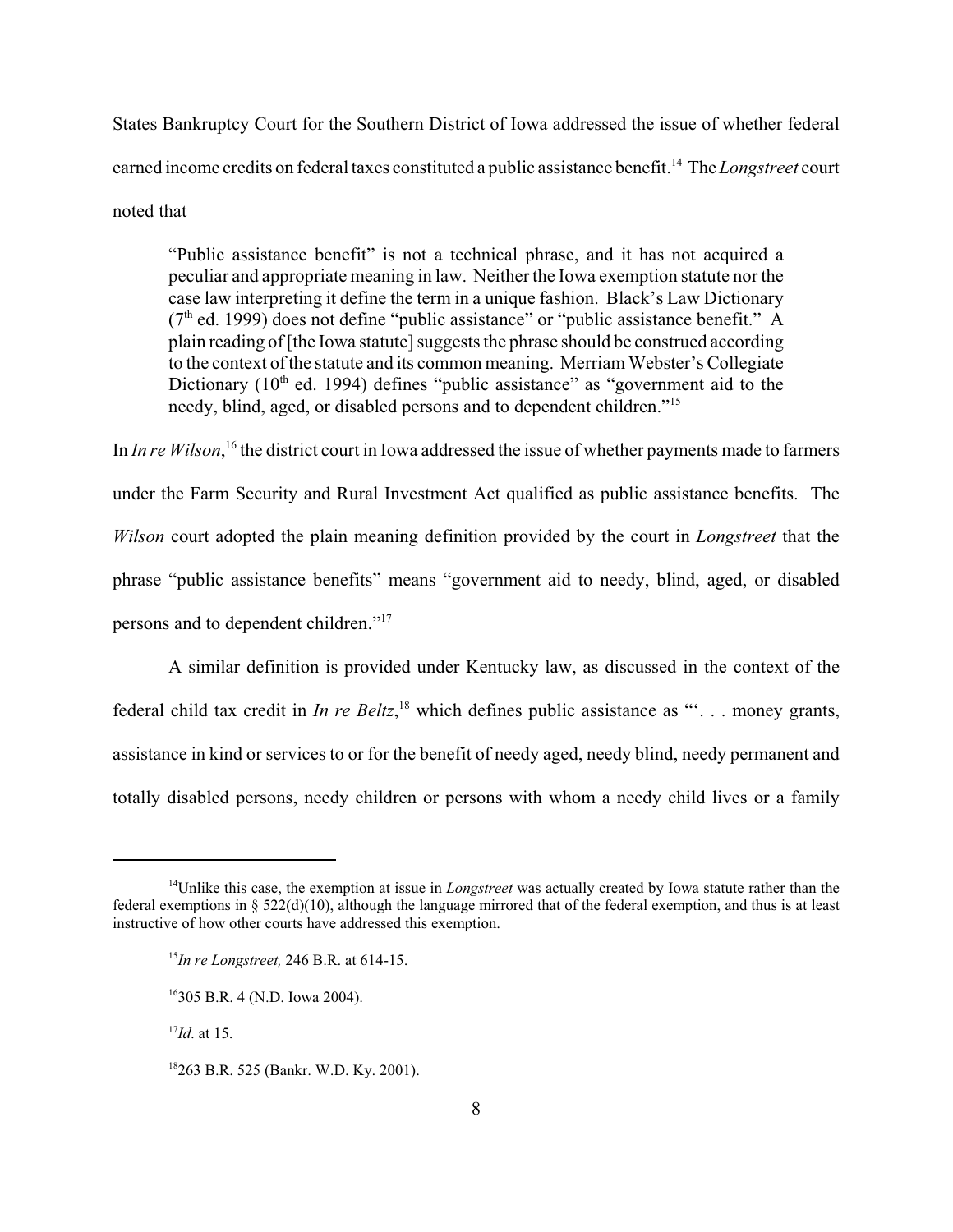containing a combination of these categories . . . .'"19 Other courts that have addressed the issue of what constitutes a public assistance benefit have similarly found that need is a critical requirement.<sup>20</sup>

A general query of Kansas statutes for a definition of the term "public assistance" did not reveal a precise definition, but the context of each statute where that term appears centers around people in need.<sup>21</sup> For example, K.S.A. 59-2801, entitled "Representative for purpose of receiving and managing certain public assistance payments," provides that a personal representative can be appointed "if any otherwise qualified applicant for, or recipient of old age assistance, aid to the blind, aid to the permanently and totally disabled, or general assistance or payee in the case of aid to dependent children, is or shall become unable to manage the assistance payments, or otherwise fails so to manage, to the extent that deprivation or hazard to himself or herself or others results..."

Based upon the existing case law, and the general sense of the concept of "public assistance" as that term is used throughout Kansas statutes, the Court adopts the definition of "public assistance benefit" set forth in *Longstreet* as "government aid to needy, blind, aged, or disabled persons and to dependent children." Having determined the appropriate definition to use when construing  $\S$  522(A)(10), the Court must now turn to the purpose behind the tribal per capita distributions to determine whether they meet this definition.

<sup>19</sup>*Id.* at 530 (quoting K.R.S. 2005.010(3)).

<sup>20</sup>*See, e.g. In re Crampton*, 249 B.R. 215 (Bankr. D. Idaho 2000) (applying Idaho law in holding that the federal Hope tax credit, which provides an incentive to obtain higher education, was not a public assistance benefit, at least in part, because it was not focused on helping the poor, as compared to the federal earned income tax credit) and *In re Brockhouse*, 220 B.R. 623 (Bankr. C.D. Ill. 1998) (applying Illinois law and holding that federal earned income tax credits are exempt as public assistance payments because the purpose of the earned income tax credit is to provide a payment to low income families to help them meet the basic costs of living).

<sup>21</sup>*See, e.g., State ex rel. Secretary of SRS v. Jackson*, 15 Kan. App. 2d 126, 130 (1991) (holding, based on K.S.A. 39-709(a), that assistance may be granted to needy persons under certain criteria, and that funds from trust were not available resource to Jackson for purpose of determining her eligibility for public assistance benefits), *aff'd in part and rev'd on other grounds in part*, 249 Kan. 635 (1991).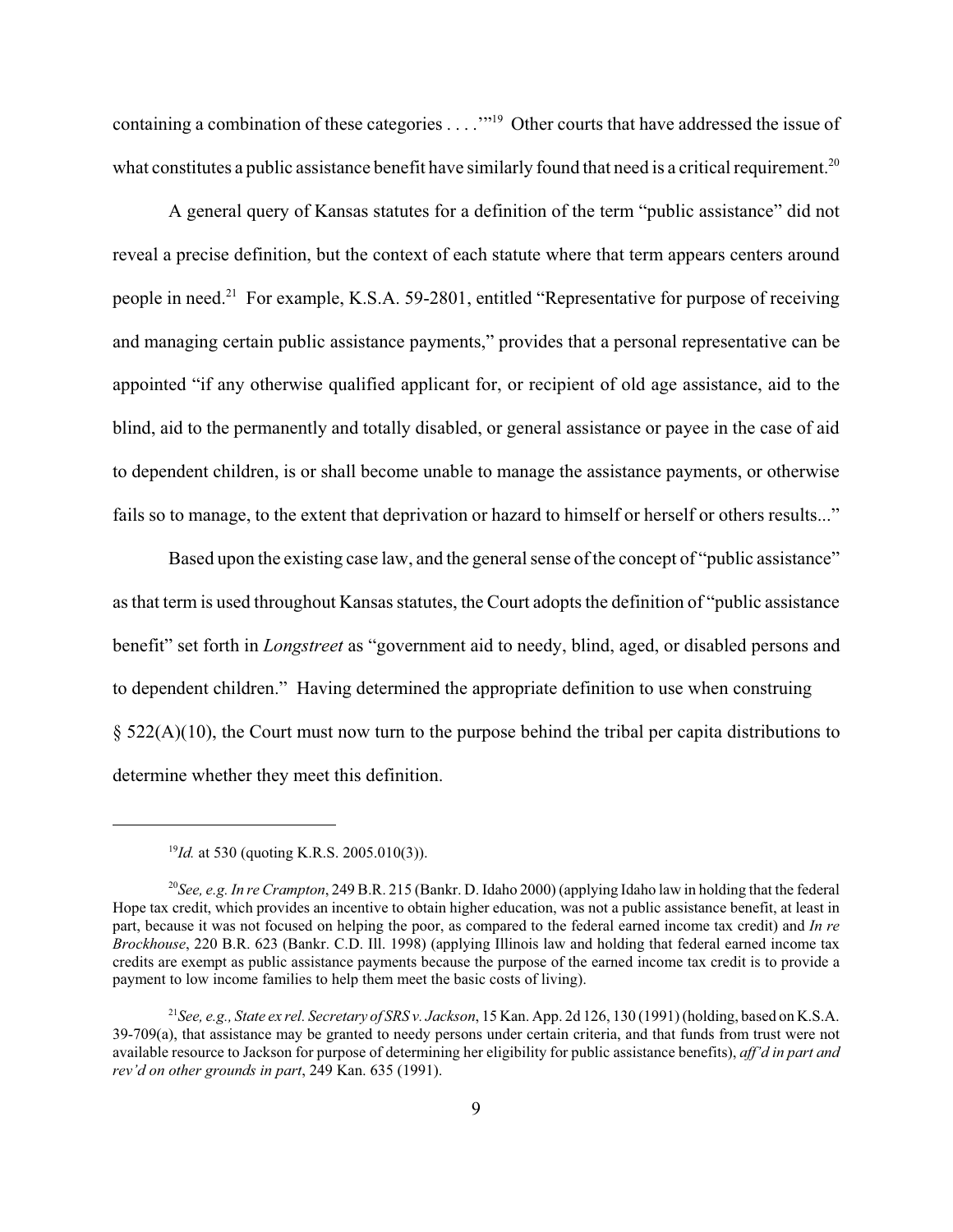Debtors contend that the legislative history behind the creation of the per capita distributions demonstrates that they are intended to be public assistance benefits. Debtors argue that the Indian Gaming Regulatory Act  $(IGRA)^{22}$  which governs the Tribe's ability to operate a casino on its reservation, requires that net revenues received from the casino be used only for the following purposes: (1) to fund tribal government operations or programs, (2) to provide for the general welfare of the Indian tribe and its members, (3) to promote tribal economic development, (4) to donate to charitable organizations, or  $(5)$  to help fund operations of local government agencies.<sup>23</sup> It is the second provision, "to provide for the general welfare of the Indian tribe and its members," that Debtors claim brings the per capita distributions within the definition of a public assistance benefit. The Court disagrees.

Pursuant to the stipulations between the parties, the per capita distributions "are not based upon the need of individual tribal members but, rather, are distributed on a per capita basis, regardless of the financial circumstances of individual recipients." Although these distributions may be made with the goal of providing for the general welfare of the tribe and its members, as required by the IGRA, there is no indication that these distributions are specifically aimed at assisting "needy, blind, aged, or disabled persons and to dependent children." The phrases "provide for the general welfare" and "aid to needy, blind, aged, or disabled persons and to dependent children" are not synonymous. In fact, the distributions are made in equal amounts to all enrolled tribal members regardless of need. Despite being for the "general welfare" of the tribal members, the Court finds

<sup>2225</sup> U.S.C. § 2701 *et seq.*

<sup>&</sup>lt;sup>23</sup>25 U.S.C. § 2710(b)(2)(B) and (d)(1)(A)(ii).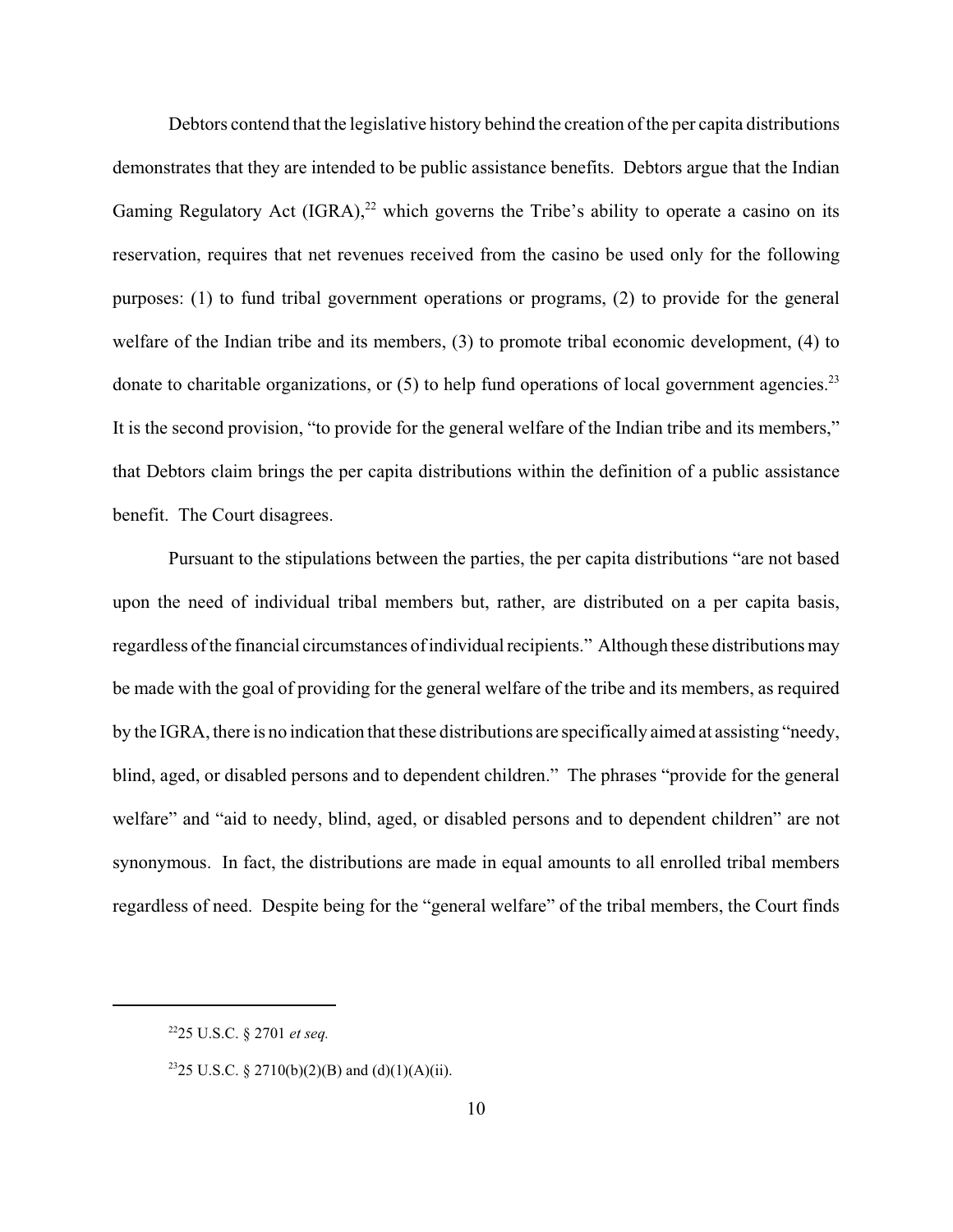that the per capita distributions are not public assistance benefits, and are thus not exempt under §  $522(d)(10)(A)$ .

### **C. Debtors' amended Chapter 13 plan does not meet the "best interest of the creditors" test.**

The Trustee filed an objection to confirmation of the amended plan, as well as motions to dismiss and convert this case, alleging that Debtors have not met the "best interest of the creditors" test. That test, articulated under § 1325(a)(4), requires that the Chapter 13 plan provide distributions to each allowed unsecured creditor that are not less than what the unsecured creditor would have received if the debtor's estate were liquidated under a Chapter 7 proceeding. This provision essentially allows Chapter 13 debtors to "buy-out" non-exempt, prepetition assets by paying their value to unsecured creditors with increased payments (or payments over a longer term) to the Trustee over the life of the plan. Debtors bear the burden of proving that they have met all of the requirements of § 1325, including the "best interest of the creditors" test under § 1325(a)(4).<sup>24</sup> The Court finds that Debtors have failed to meet this burden.

As noted above, in order to comply with this test, Debtors' plan must propose to pay their unsecured creditors an amount at least equal to what those creditors would have received had the bankruptcy estate been liquidated under a Chapter 7 proceeding. According to the parties' stipulations, the amended plan "does not propose to pay any money to unsecured creditors." Therefore, the plan can only be confirmed if Debtors can show that a liquidation of the estate would have resulted in no payments to unsecured creditors.

<sup>&</sup>lt;sup>24</sup>See In re Barnes, 32 F.3d 405 (9<sup>th</sup> Cir. 1994) (holding that the debtor has the burden of proving that each element of § 1325 is met).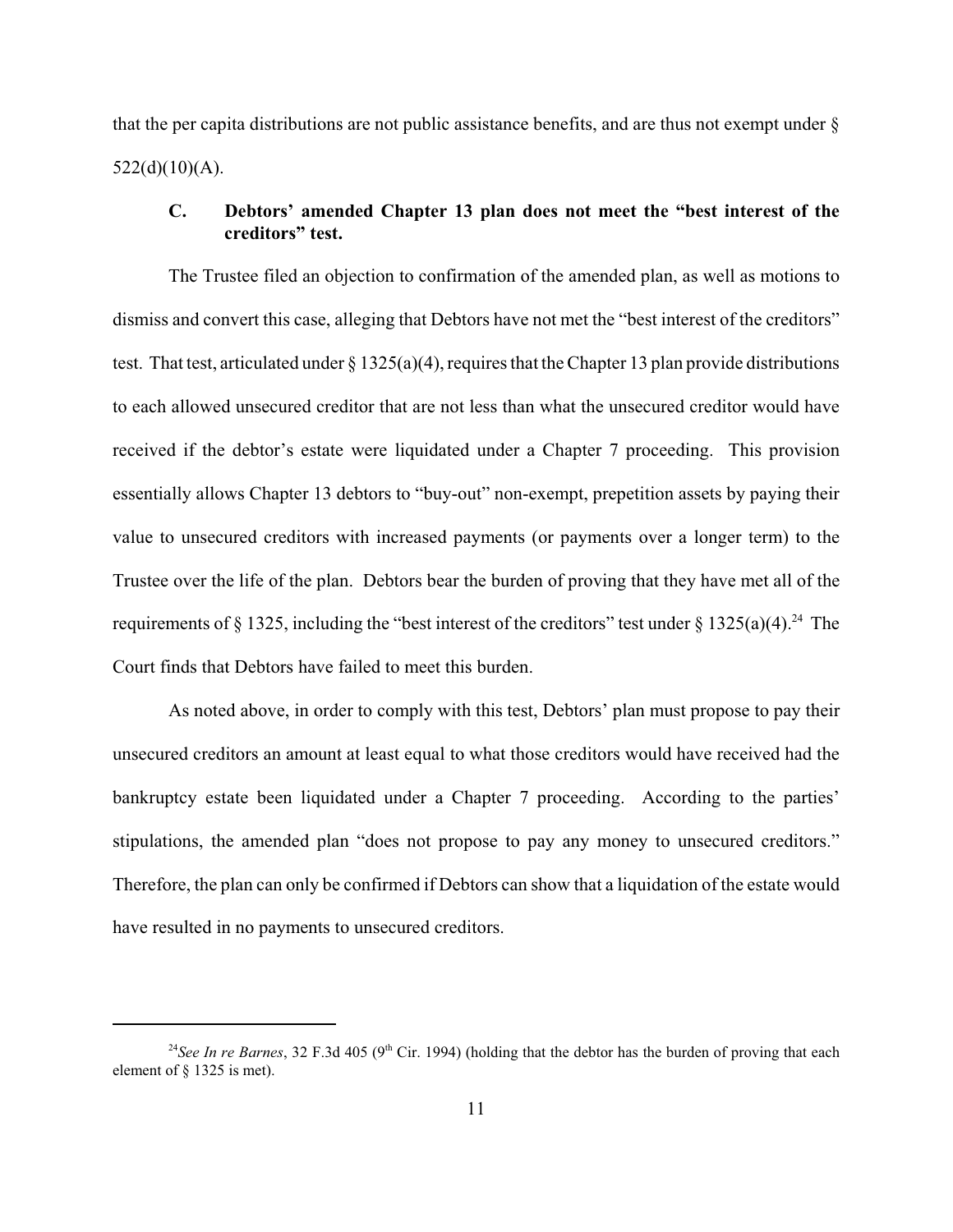If the bankruptcy estate were liquidated, the trustee would collect and sell all non-exempt, unencumbered property of the estate of consequential value and divide the proceeds from the sale among the unsecured creditors. Debtors contend that the per capita distributions cannot be valued because of the uncertain nature of the per capita distributions, including whether the distributions will continue, or if they continue, for how long and in what amount. Debtors claim that "[t]he quandary as to valuation of the per capita payments is solved by the fact that the debtors' plan proposes to devote all of the projected disposable income to plan payments during the life of the plan."

The Court disagrees with Debtors' position. First, Debtors' commitment to pay all of their disposable income to the plan payments during the life of the plan satisfies the requirements of § 1325(b)(1)(B), otherwise known as the best effort requirement, but it has no bearing on the "best interest of the creditors" test. The requirements of  $\S 1325(b)(1)$  and  $\S 1325(a)(4)$  must both be met to secure confirmation of a plan, and the fulfillment of one has no bearing on the other.<sup>25</sup>

Second, simply because the present value of the per capita distributions might be difficult to ascertain does not mean that those distributions have no value. Many property interests held by debtors are difficult to value, such as life estates or interests in partnerships or corporations, or the value of mineral interests, due to the many variables that surround such interests. The fact that a property interest may be difficult to value does not mean the property has no value.<sup>26</sup> Debtors, who

<sup>25</sup>*See In re Miller*, 247 B.R. 795, 798 (Bankr. W.D. Mo. 2000) (holding best effort requirement "was intended to be in addition to, and not an alternative for, the best interests of creditors requirement of  $\S$  1325(a)(4) (citing *In re Willingham*, 83 B.R. 552 (Bankr. S.D. Ill. 1988); *In re Fries*, 68 B.R. 676 (Bankr. E.D. Pa. 1986); and *In re Rogers*, 65 B.R. 1018 (Bankr. E.D. Mich. 1986). *See also* 5 Norton Bankruptcy Law and Practice 2d § 122:3 (2006) (noting that the debtor must satisfy all conditions of  $\S$  1325(a) for confirmation).

<sup>&</sup>lt;sup>26</sup>See, e.g., In re Baum, 22 F.3d 1014, 1017 (10<sup>th</sup> Cir. 1994) (holding that the value of debtor's life estate can be reached for the benefit of his creditors unless it was found exempt). *See also In re Kedrowski,* 284 B.R. at 447 (noting that "[i]t is true that the casino business is a "risky enterprise." *. . .* However, it is a *business*---in fact, . . . tribal gaming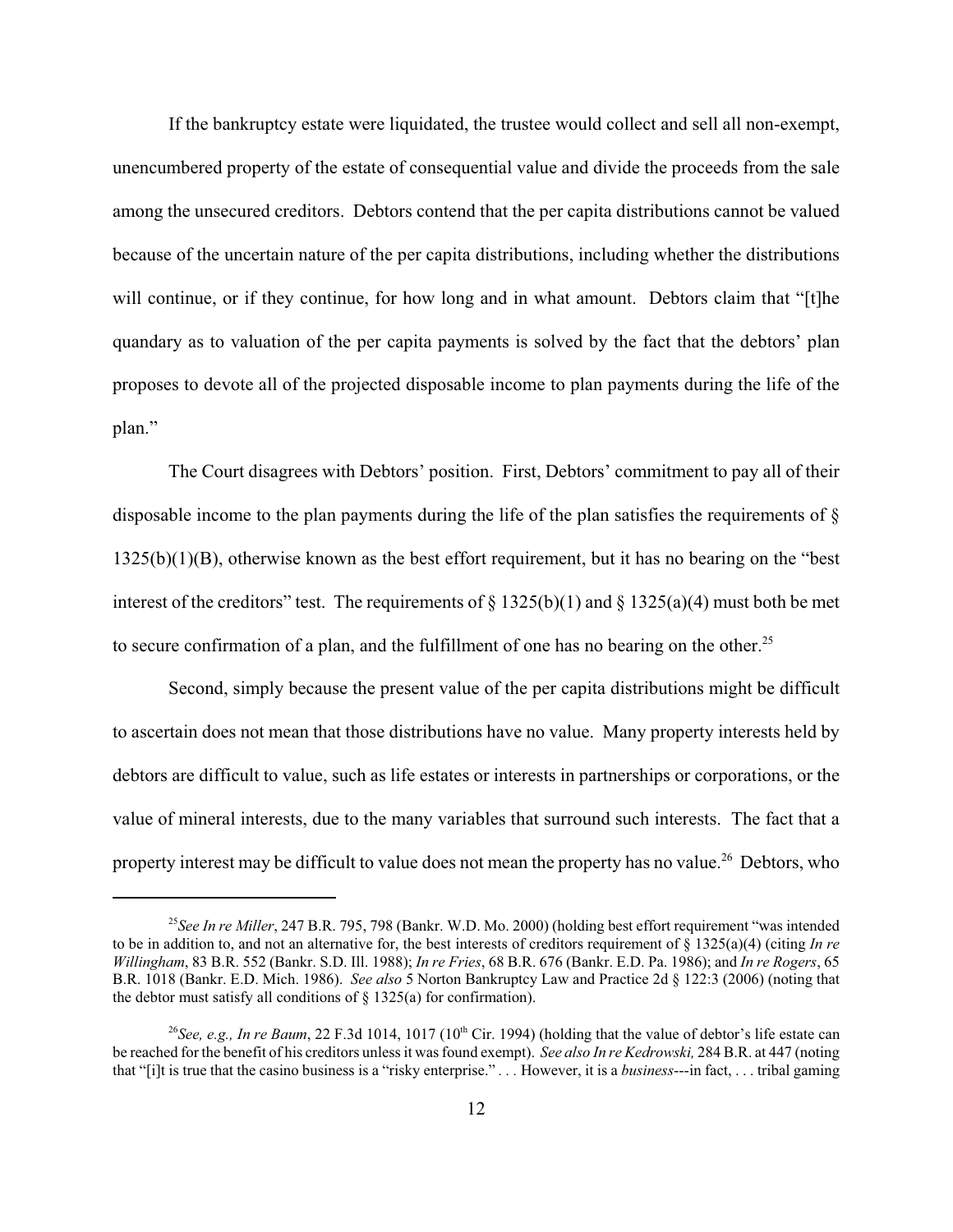bear the burden of proof on this issue, have presented no evidence to support their claim that the property has no value. The fact that distributions have been regularly made by the Tribe in recent history is, alone, evidence of some value. $27$ 

 Whatever value can be assigned, by an actuary or other professional, to the per capita distributions must be provided for in Debtors' Chapter 13 plan in the form of payments to the unsecured creditors to satisfy the "best interest of the creditors" test. Debtors' plan proposes to pay nothing to unsecured creditors, and as such likely fails to satisfy the requirements of  $\S 1325(a)(4)$ , unless the Trustee and creditors, after this opinion is issued, decline to object to confirmation of another plan that similarly provides for no distribution.

### **D. This Trustee is not entitled to turnover of the per capita distributions pursuant to § 1303.**

The final issue before the Court is the Trustee's motion for turnover of these funds. As discussed earlier, this case was originally filed as a Chapter 7 proceeding, and the motion for turnover was actually filed by the Chapter 7 Trustee. The Motion is now being prosecuted by the

operations are "[l]ike other entertainment industries." . . . As such, tribal per capita distributions are far more conceptually akin to an interest in a business enterprise than they are a gift, a license, or some form of public assistance. Someone who owns stock in a company, or holds a limited partnership interest in a business, may never receive a distribution on that interest. The business may encounter a poor economic climate, may find expenses outpacing revenues, and may even fail. But should the company ever issue a dividend, all stockholders receive an appropriate amount in relation to their interest. Clearly, those who hold a "right" to receive payment from the operation of a business hold some sort of intangible property right under Wisconsin law.") (citations omitted). It should also be remembered that in determining what "would be paid" in a Chapter 7 case is admittedly an "artificial concept created by statue, and practical considerations, such as the length of time required for a Chapter 7 case to run its course, are to be given no weight." 5 Norton Bankruptcy Law and Practice 2d § 122:7 (2006).

<sup>&</sup>lt;sup>27</sup>Whether a plan meets the "best interest of creditors" test is determined as of the effective date of the plan. In most Chapter 13 cases, the date the order of confirmation is entered is the effective date. We know here that since the date of filing of this case, Debtors have received approximately \$1600, and likely \$2400, since a distribution was expected mid-September 2006. Since the Court holds that these distributions are property of the estate, and not exempt, debtors would be required to turn over this property in a Chapter 7. That fact, alone, seemingly demonstrates this property has some value for the "best interest of creditors" test.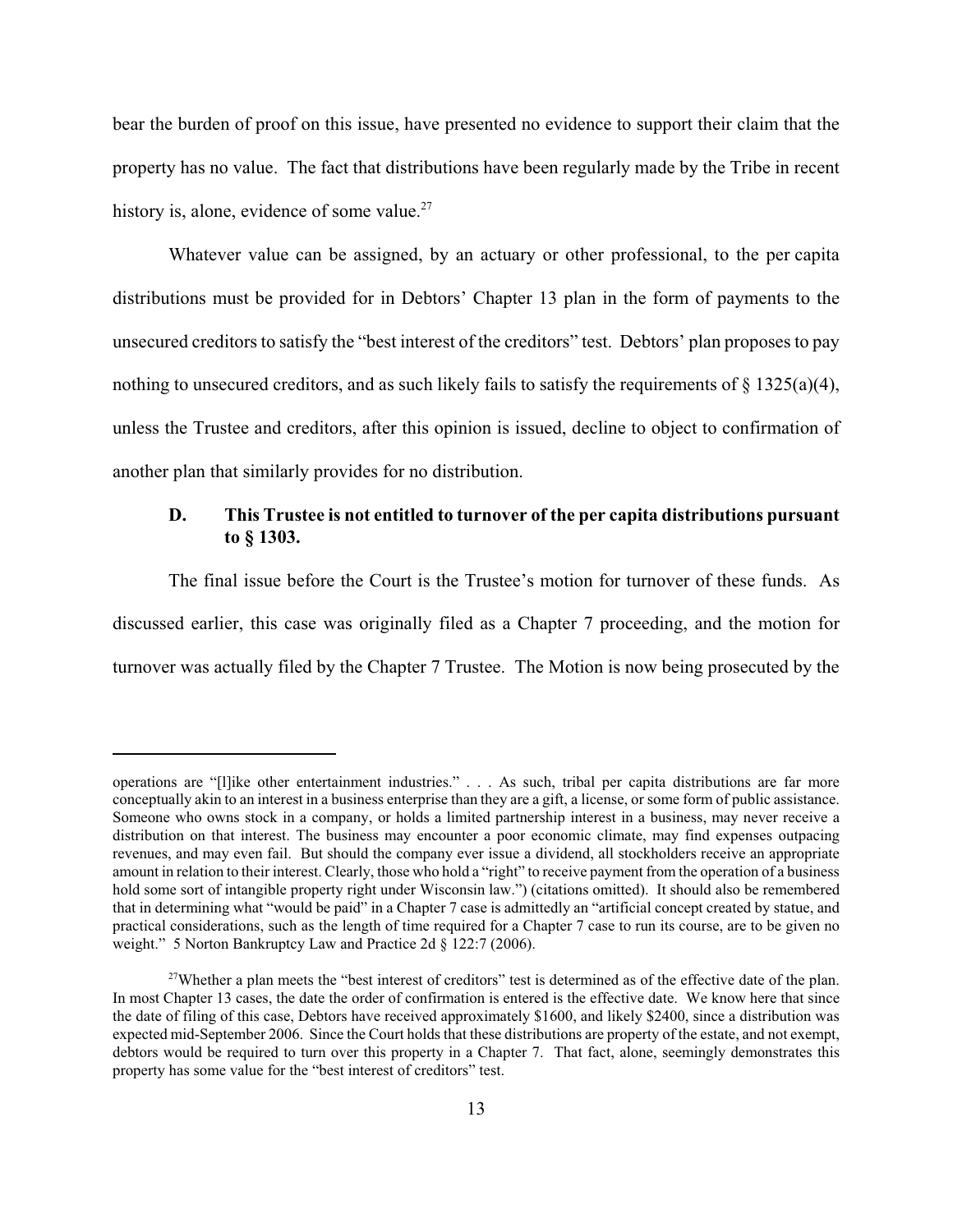Chapter 13 Trustee. Debtors contend that the Chapter 13 Trustee cannot compel the turnover of estate property. The Court agrees in this context.

Pursuant to § 1303, a debtor in a Chapter 13 proceeding "shall have, exclusive of the trustee, the rights and powers of a trustee under sections 363(b) . . . ." Section 363(b) authorizes the trustee to use, sell, or lease property of the estate. Therefore, § 1303 vests the exclusive right to use and control estate property in the Chapter 13 debtors. Had this case remained a Chapter 7 proceeding, the Chapter 7 Trustee would have retained the right to use or sell the property, and the motion for turnover would have been appropriate, given the Court's holdings that the per capita distributions are non-exempt property of the estate. However, conversion of this case to the pending Chapter 13 proceeding requires that the motion for turnover of the payments be denied. The Court will, however, require that Debtors turn over to the Trustee a copy of each payment advice received regarding the per capita distributions, since conversion, so that the Trustee can monitor the amount of payments received by Debtors.

The Court stresses, however, that the denial of the motion for turnover, and Debtors' rights to use the property of the estate as they see fit pursuant to § 1303, does not relieve Debtors of their obligation to satisfy all the requirements of § 1325. For example, if a debtor owned a boat that he used while operating as a part-time fishing guide outside of his regular job to earn extra money, and he proposed to use the revenue that boat helped create to fund his Chapter 13 plan, then the debtor would likely be allowed to retain the boat rather than liquidate it for the benefit of his unsecured creditors. However, in order to satisfy the requirements of  $\S$  1325(a)(4), that debtor would be required to provide payments to the unsecured creditors, through the Chapter 13 plan, sufficient to pay them what they would have received had the boat been liquidated. Similarly, if Debtors propose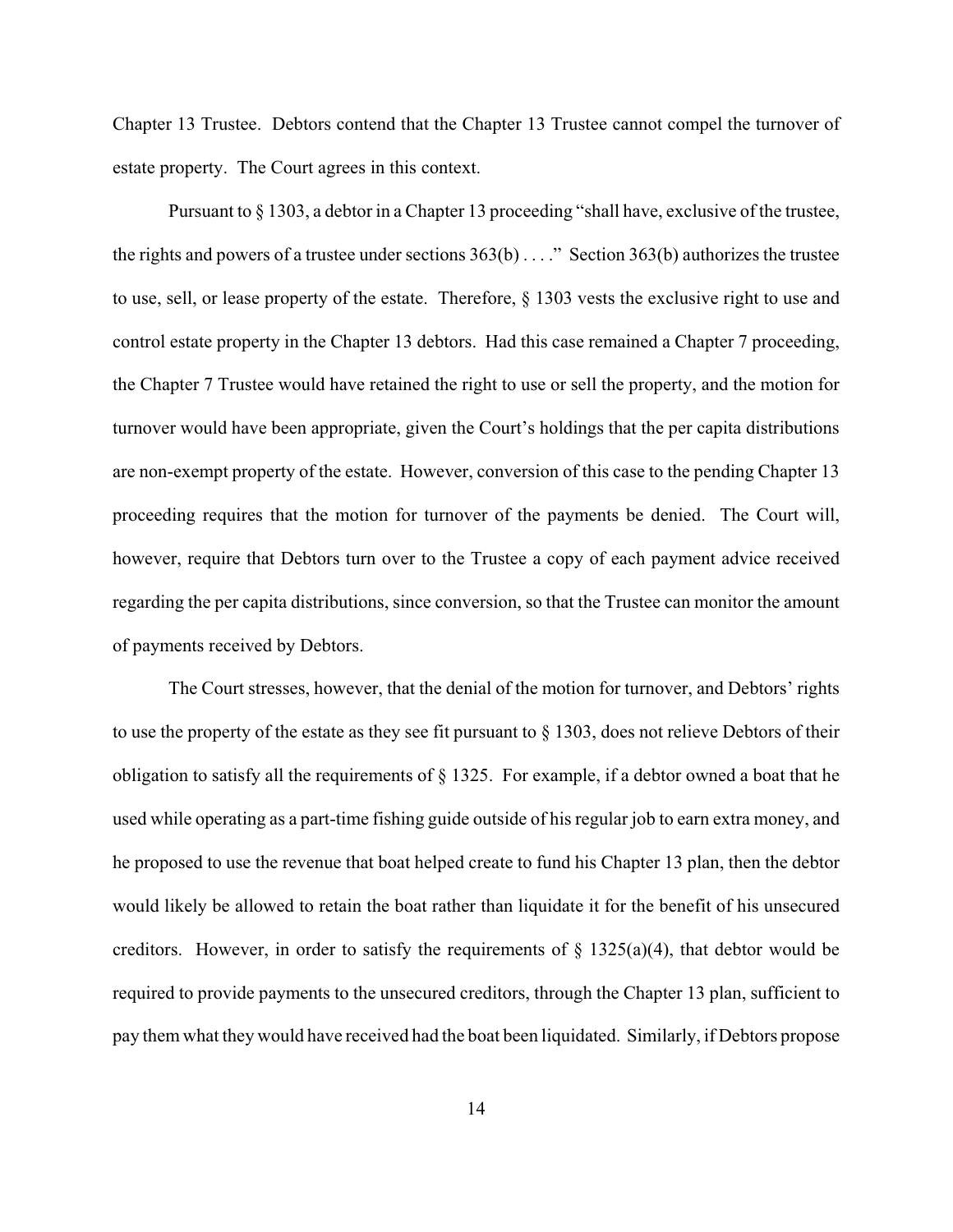to retain their right to spend the per capita distributions to pay their ongoing living expenses and to help fund their Chapter 13 plan, they have the right to do so. However, they too have to provide payments to the unsecured creditors in an amount equal to what those creditors would have received if the right to receive those payments were liquidated.

#### **III. CONCLUSION**

Based upon the foregoing discussion, the Court sustains the Trustee's objection to Debtors' attempt to exempt the per capita distributions, and finds they are not exempt under  $\S 522(d)(10)(A)$ or 25 U.S.C. § 410. The Court also finds that Debtors' current Chapter 13 plan fails to satisfy the "best interest of the creditors" test required by  $\S 1325(a)(4)$ , because the per capita distributions to which David Hutchinson became entitled upon the date of filing, and to which the parties stipulate he will become entitled in the future, do not appear to be properly valued. Therefore, the Court sustains the Trustee's objection to confirmation of the amended plan. The Court will reserve ruling on the Trustee's motion for conversion and motion to dismiss in order to provide Debtors with an opportunity to revise their Chapter 13 plan to comply with the requirements of  $\S$  1325(a)(4).

The Court is aware of the parties' stipulations that Debtors cannot afford to pay more than the \$455 proposed plan payment, and that they "have no real way to repay the money other than by using the distributions in the future or they would 'find a way' or perhaps extending their plan." It may thus prove futile to allow Debtors an opportunity to amend their plan, consistent with this decision. Nevertheless, the Court will give Debtors that opportunity to propose a plan that meets the provisions of § 1325, now that they have the benefit of the Court's views on these issues.

It may be that the Trustee, the creditors, if interested, and Debtors, may come to an agreement that Debtor may not receive many more distributions, or that distributions in the future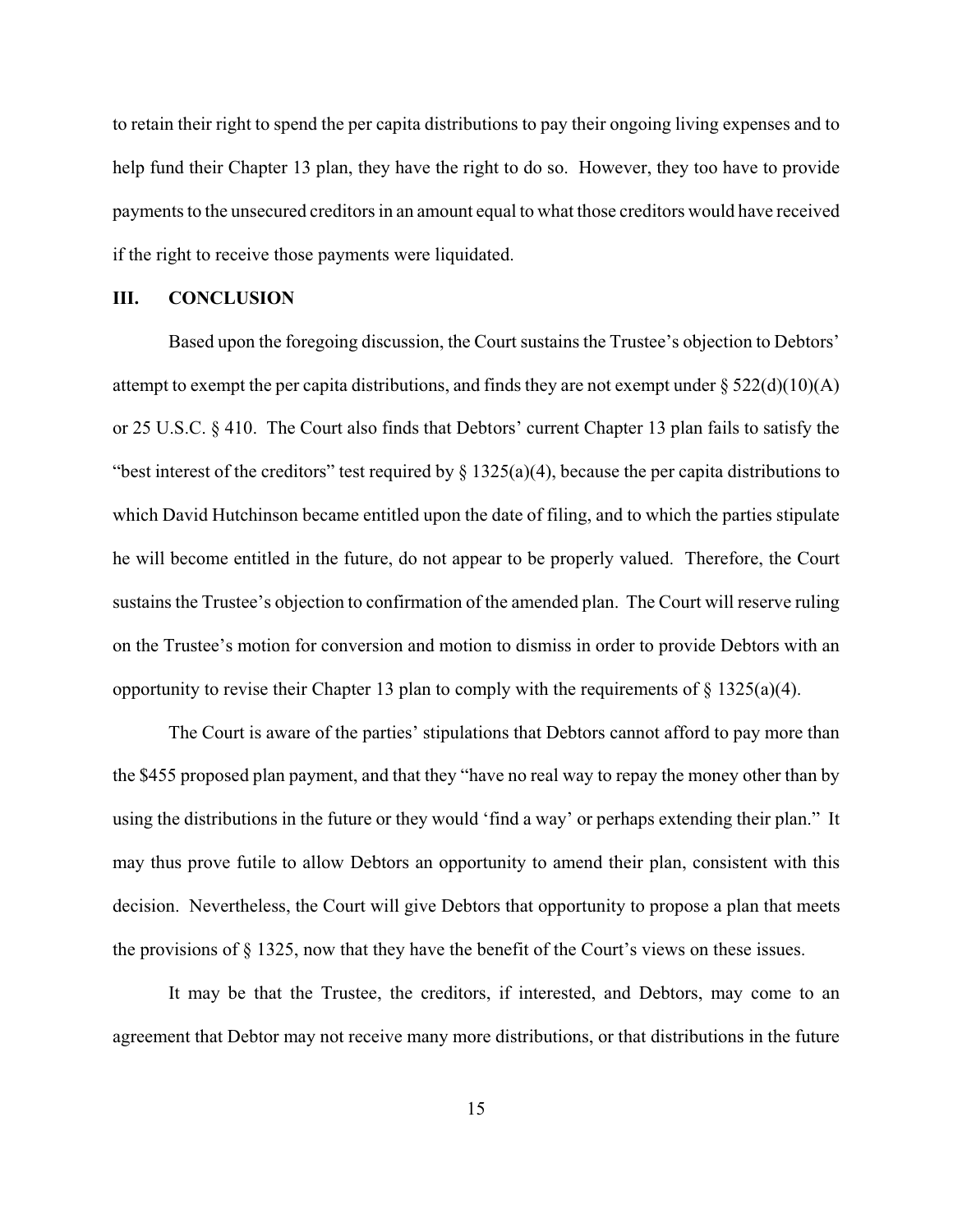will be less, for any variety of reasons, such as that the casino is making less net profit because of additional competition or less efficient operation, or the Tribe is likely to use the net profits in other ways, or that a valid spendthrift clause might be added, or that more enrolled members will become eligible for distributions, thus reducing each per capita share, or that Debtor's life expectancy doesn't warrant an expectation of long-term benefits, or because the casino business is a "risky enterprise,"28 or for a variety of other reasons. The Debtors will be given an opportunity to meet the "best interests of the creditors" test in the subsequent plan.

The Court also denies at this time the Trustee's motion for turnover, which was originally filed by the Chapter 7 Trustee assigned to this case, with the exception of requiring turnover of the payment advices relating to the per capita distributions. Debtors will be given an opportunity to value their right to potentially receive per capita distributions, and to pay that amount to the unsecured creditors by way of an amended plan. If they cannot obtain confirmation of a plan, the case could theoretically be re-converted to a Chapter 7, at which time a motion for turnover might again be ripe.

**IT IS, THEREFORE, BY THE COURT ORDERED** that the Trustee's Objection to Confirmation of Plan (Doc. 64) and Objection to Debtors' Claim of Exemptions (Doc. 114) are both sustained. The Trustee's Motion for Turnover (Doc. 5) is denied without prejudice as to the turnover of the per capita payments, subject to refiling in the event this case is re-converted to a Chapter 7 proceeding, and sustained as to the turnover of all payment advices relating to the per capita payments. The Debtors are to turnover all payment advices, currently in their possession or received in the future, from 2002 forward, including all payment advices for post-petition

<sup>28</sup>*See In re Kedrowski,* 284 B.R. at 447.